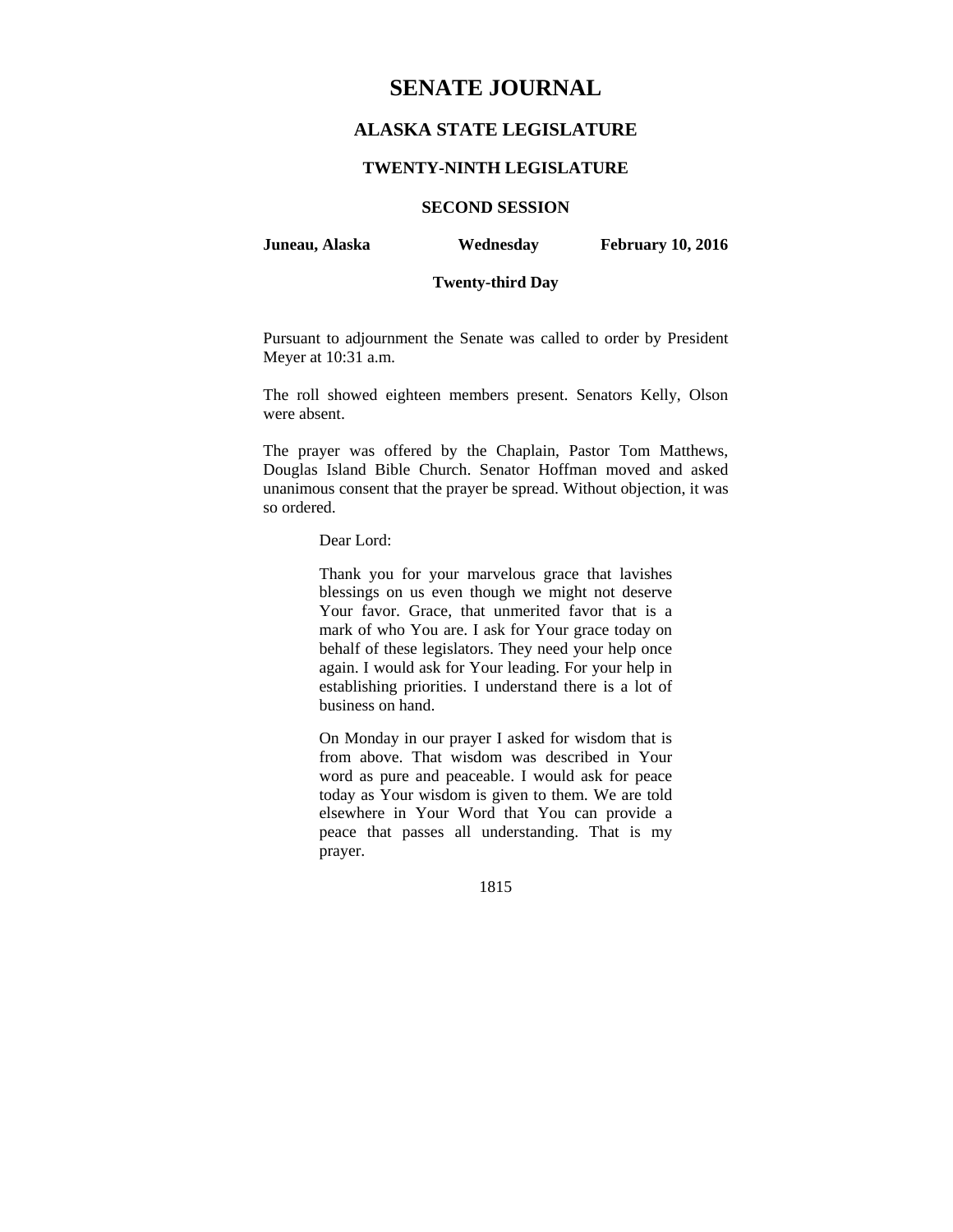Lord, you have given us a beautiful state to live in. But with its beauty and its incredible natural resources comes a great responsibility to govern it well. I thank You for this group of senators who take that role seriously, and have been willing to step away from their businesses and families for a time to make this happen.

I would ask for You to bless them in their pursuits. Bless their families in their absence, and maybe even use social media between them to help fill that gap in their absence.

I lift this prayer today in the name of Your Son, Jesus Christ. Amen.

Senator Dunleavy led the Senate in the Pledge of Allegiance.

## **Certification**

Senator Coghill moved and asked unanimous consent that the journals for the twenty-first and twenty-second legislative days be approved as certified by the Secretary. Without objection, it was so ordered.

The presence of Senators Kelly, Olson was noted.

#### **Recess**

Senator Coghill moved and asked unanimous consent that the Senate stand in recess to the Joint Session. Without objection, the Senate recessed at 10:44 a.m.

#### **After Recess**

#### **Joint Session in the House**

Speaker Chenault called the House to order and in accordance with Uniform Rule 51 turned the gavel over to President Meyer, who called the Joint Session to order at 11:03 a.m.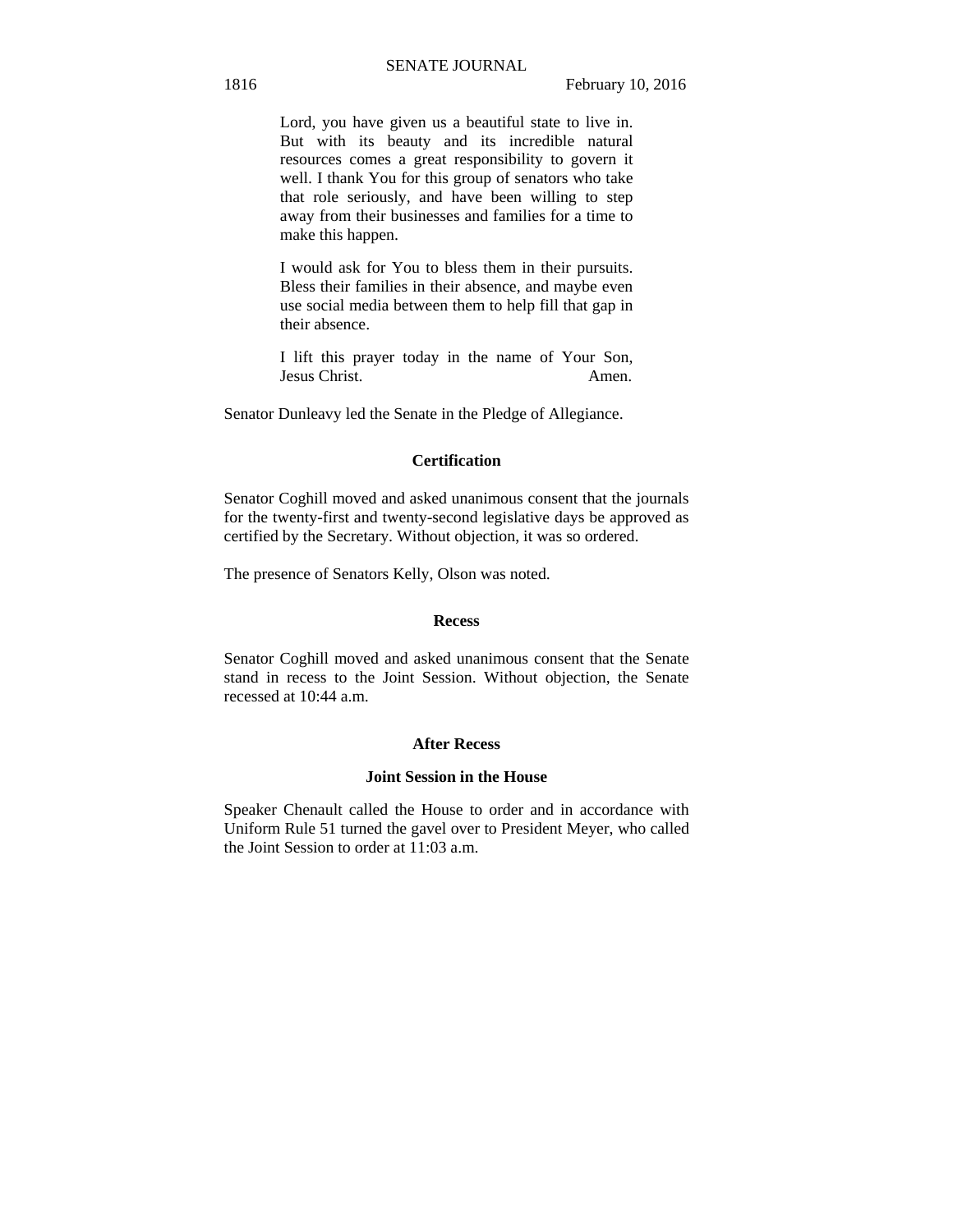February 10, 2016 1817

The purpose of the Joint Session was to hear an address by the Honorable Craig Stowers, Chief Justice of the Alaska Supreme Court.

Senator Coghill moved and asked unanimous consent that the roll call of the Senate be waived and all members be shown as present. Without objection, it was so ordered.

Representative Millett moved and asked unanimous consent that the roll call of the House be waived and all members be shown as present. Without objection, it was so ordered.

President Meyer appointed Representative LeDoux and Senator McGuire to escort Chief Justice Stowers to the Joint Session.

The Senate Sergeant-at-Arms, Grace Ellsworth, announced Chief Justice Craig Stowers' entrance to the House Chamber.

Chief Justice Stowers was escorted to the rostrum and welcomed by President Meyer.

Chief Justice Stowers delivered his address. This address will appear in House and Senate Joint Journal Supplement No. 11.

The Chief Justice received a standing ovation and was escorted from the chamber by Senator McGuire and Representative LeDoux.

Senator Coghill moved and asked unanimous consent that the Joint Session stand in adjournment. Without objection, President Meyer adjourned the Joint Session at 11:37 a.m.

#### **After Recess**

#### **In the Senate**

The Senate reconvened at 11:46 a.m.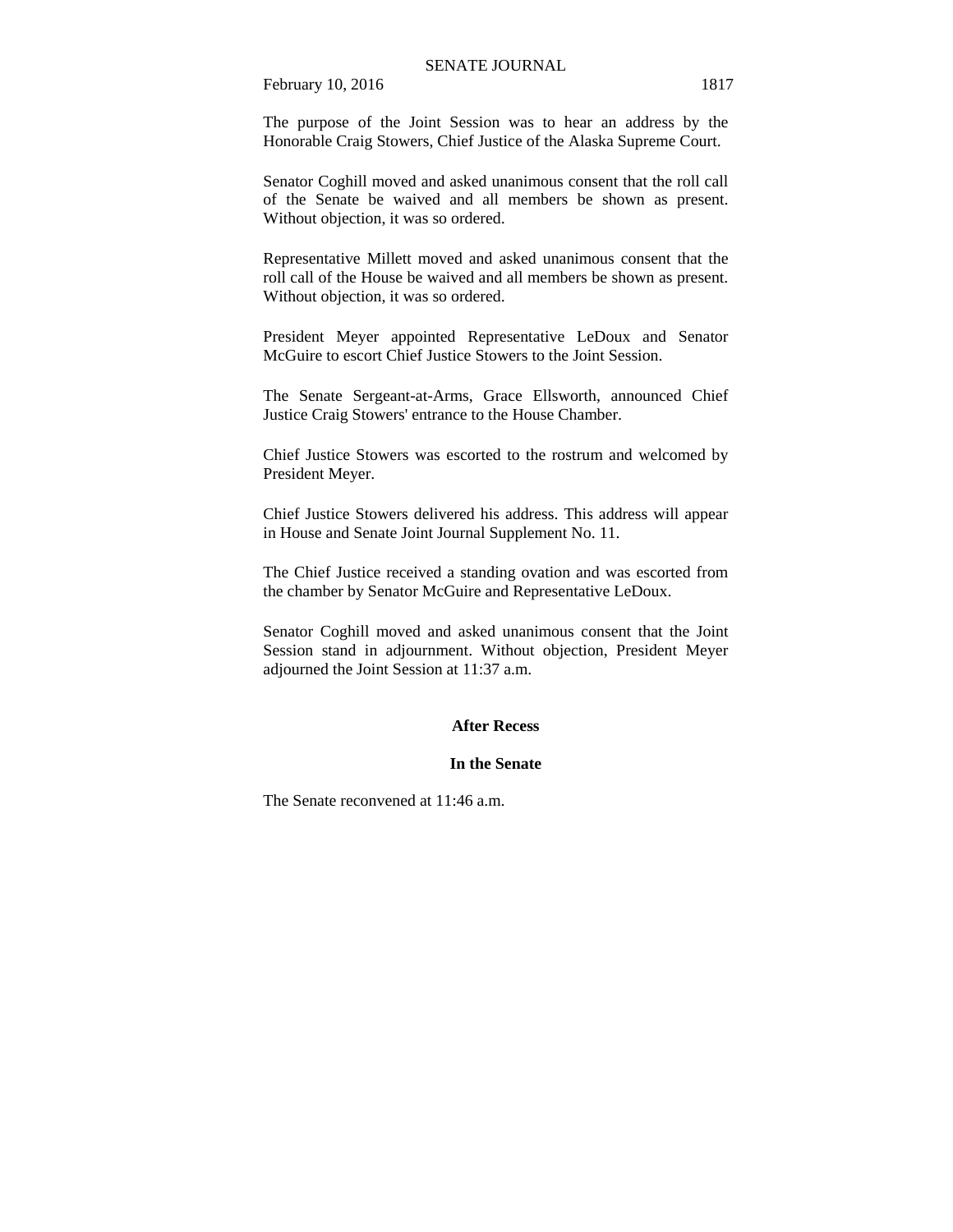#### **Messages from the House**

Message dated February 8 was read stating the House passed and transmitted for consideration:

## **First Reading and Reference of House Resolutions**

**HCR 23** 

HOUSE CONCURRENT RESOLUTION NO. 23 am BY THE HOUSE RULES COMMITTEE,

> Suspending Rule 23(a), Uniform Rules of the Alaska State Legislature, relating to measures in possession of standing committees and special committees of the Alaska House of Representatives, and Rules 20, 21(c), and 24(a), Uniform Rules of the Alaska State Legislature, restricting committee meetings of the Alaska House of Representatives to measures that substantially relate to and have as their primary purpose appropriating, raising, or allocating state revenue, until the Alaska House of Representatives passes a state operating budget to the Alaska Senate.

was read the first time and referred to the Rules Committee.

#### **Communications**

The following reports are on file in the Office of the Secretary of the Senate:

Alaska Housing Finance Corporation 2015 Annual Report in accordance with AS 18.56.200

Department of Commerce, Community and Economic Development Alaska Seafood Marketing Institute 2015 Annual Report in accordance with AS 16.51.100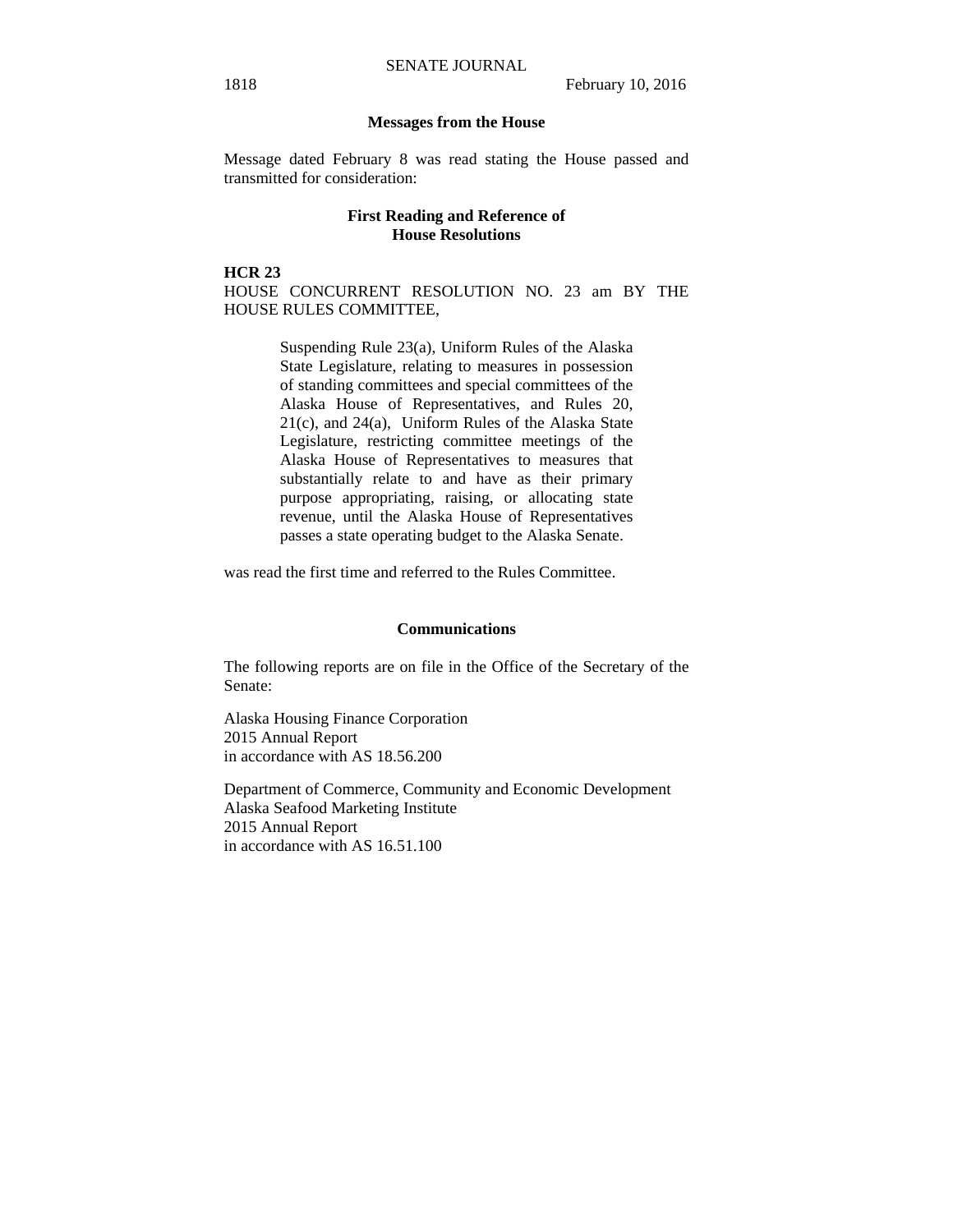#### SENATE JOURNAL

February 10, 2016 1819

Department of Commerce, Community and Economic Development Alaska Seafood Marketing Institute Economic Value of Alaska's Seafood Industry Prepared by the McDowell Group December 2015

Letter dated February 4 was received from Craig Stowers, Chief Justice of the Alaska Supreme Court, stating in accordance with AS 24.60.130(b)(3), he has nominated the following public member for appointment to the Select Committee on Legislative Ethics:

Bill Gordon

President Meyer referred the nomination to the Judiciary Committee.

## **Standing Committee Reports**

#### **SB 69**

The Labor and Commerce Committee considered SENATE BILL NO. 69 "An Act relating to the Board of Chiropractic Examiners and the practice of chiropractic" and recommended it be replaced with

## CS FOR SENATE BILL NO. 69(L&C)

Signing do pass: Senator Costello, Chair; Senators Giessel, Meyer, Stevens, Ellis.

The following fiscal information was published today: Fiscal Note No. 1, Department of Commerce, Community and Economic Development

The bill was referred to the Finance Committee.

## **SJR 15**

The Judiciary Committee considered SENATE JOINT RESOLUTION NO. 15 Making application to the United States Congress to call a convention of the states to propose a countermand amendment to the Constitution of the United States as provided under art. V,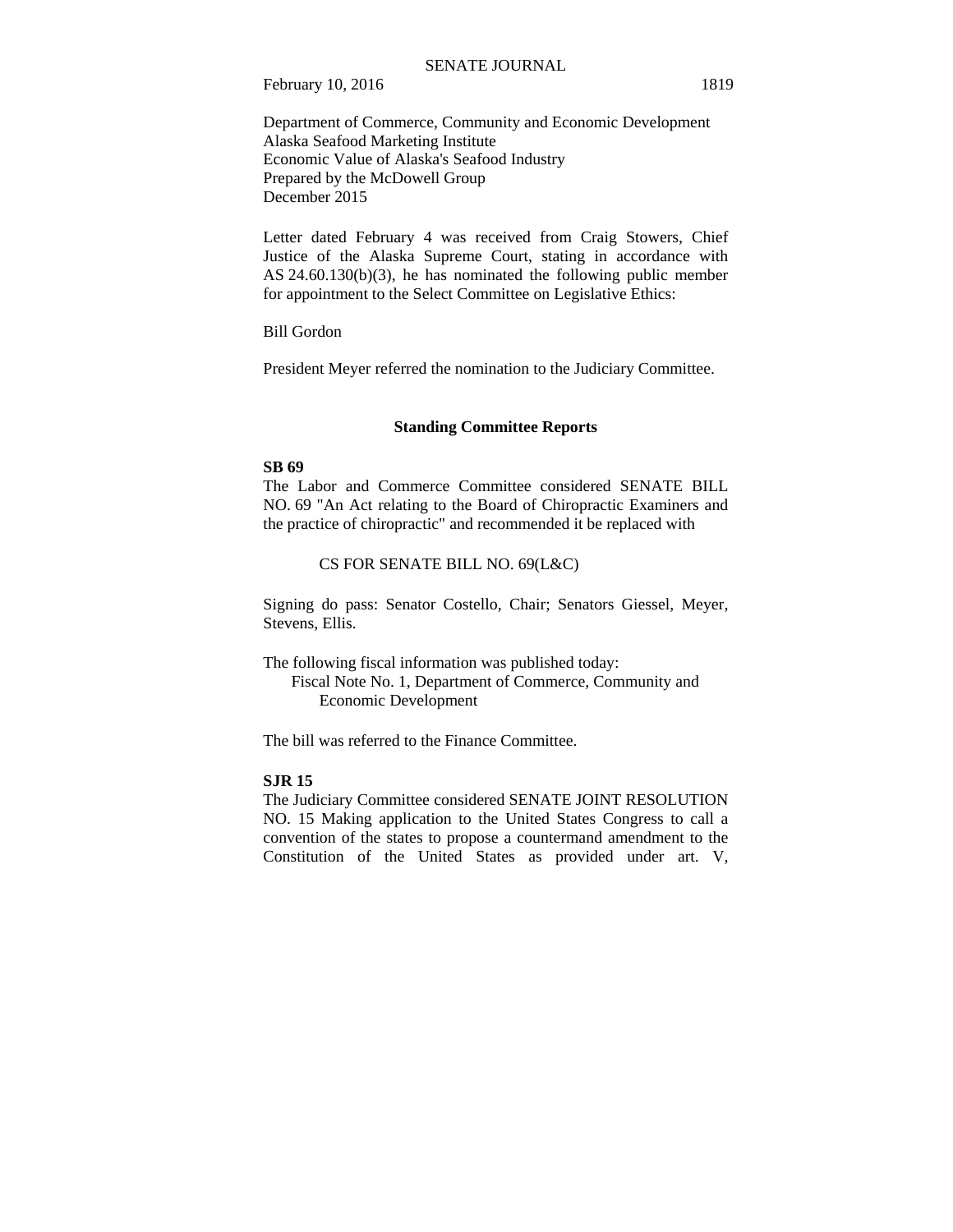Constitution of the United States; and urging the legislatures of the other 49 states to make the same application, and recommended it be replaced with

> CS FOR SENATE JOINT RESOLUTION NO. 15(JUD)

Signing do pass: Senator McGuire, Chair; Senators Coghill, Costello. Signing do not pass: Senator Wielechowski.

The following fiscal information was published today: Fiscal Note No. 2, zero, Legislative Agency

The resolution was referred to the Rules Committee.

#### **SCR 4**

The Judiciary Committee considered SENATE CONCURRENT RESOLUTION NO. 4 Relating to the duties of delegates selected by the legislature to attend a convention of the states called under art. V, Constitution of the United States, to consider a countermand amendment to the Constitution of the United States; establishing as a joint committee of the legislature the Delegate Credential Committee and relating to the duties of the committee; providing for an oath for delegates and alternates to a countermand amendment convention; providing for a chair and assistant chair of the state's countermand amendment delegation; providing for the duties of the chair and assistant chair; providing instructions for the selection of a convention president; and providing specific language for the countermand amendment on which the state's convention delegates are authorized by the legislature to vote to approve, and recommended it be replaced with

## CS FOR SENATE CONCURRENT RESOLUTION NO. 4(JUD)

Signing do pass: Senator McGuire, Chair; Senators Coghill, Costello. Signing do not pass: Senator Wielechowski.

The following fiscal information was published today: Fiscal Note No. 2, indeterminate, Legislative Agency

The resolution was referred to the Finance Committee.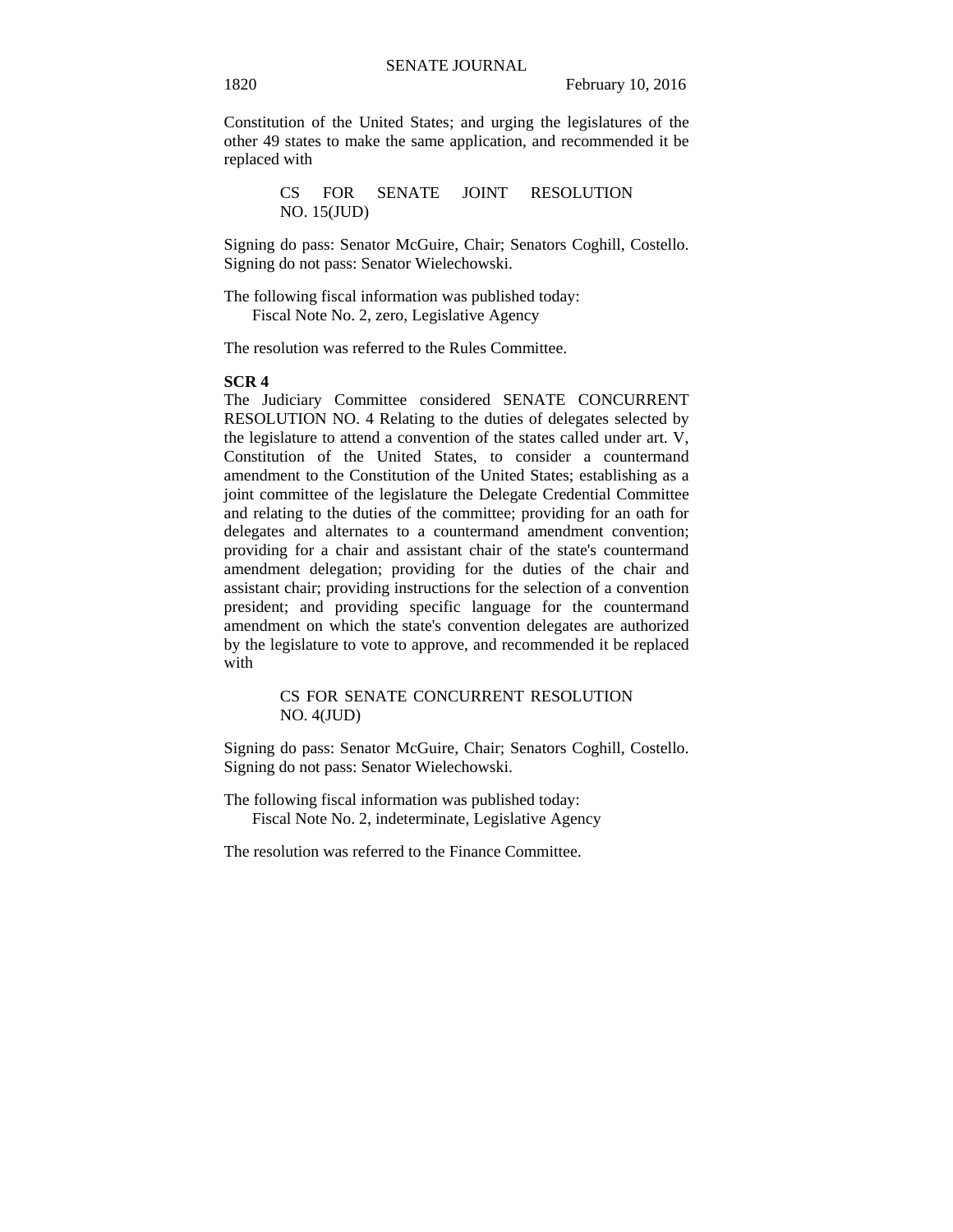February 10, 2016 1821

## **Introduction and Reference of Senate Bills**

#### **SB 175**

SENATE BILL NO. 175 BY SENATOR GIESSEL BY REQUEST, entitled:

> "An Act relating to the registration and duties of pharmacy benefits managers; relating to procedures, guidelines, and enforcement mechanisms for pharmacy audits; relating to the cost of multi-source generic drugs and insurance reimbursement procedures; relating to the duties of the director of the division of insurance; and providing for an effective date."

was read the first time and referred to the Labor and Commerce and Finance Committees.

#### **SB 176**

SENATE BILL NO. 176 BY SENATOR GARDNER, entitled:

"An Act relating to the admissibility of prior reports of sexual assault, sexual abuse of a minor, or unlawful exploitation of a minor in prosecutions of sexual assault, sexual abuse of a minor, unlawful exploitation of a minor, or an attempt to commit any of those crimes; and amending Rule 404(a), Alaska Rules of Evidence."

was read the first time and referred to the Judiciary and Finance Committees.

## **Consideration of the Calendar**

#### **Second Reading of Senate Bills**

#### **SB 157**

SENATE BILL NO. 157 "An Act defining arcade-style amusement devices" was read the second time.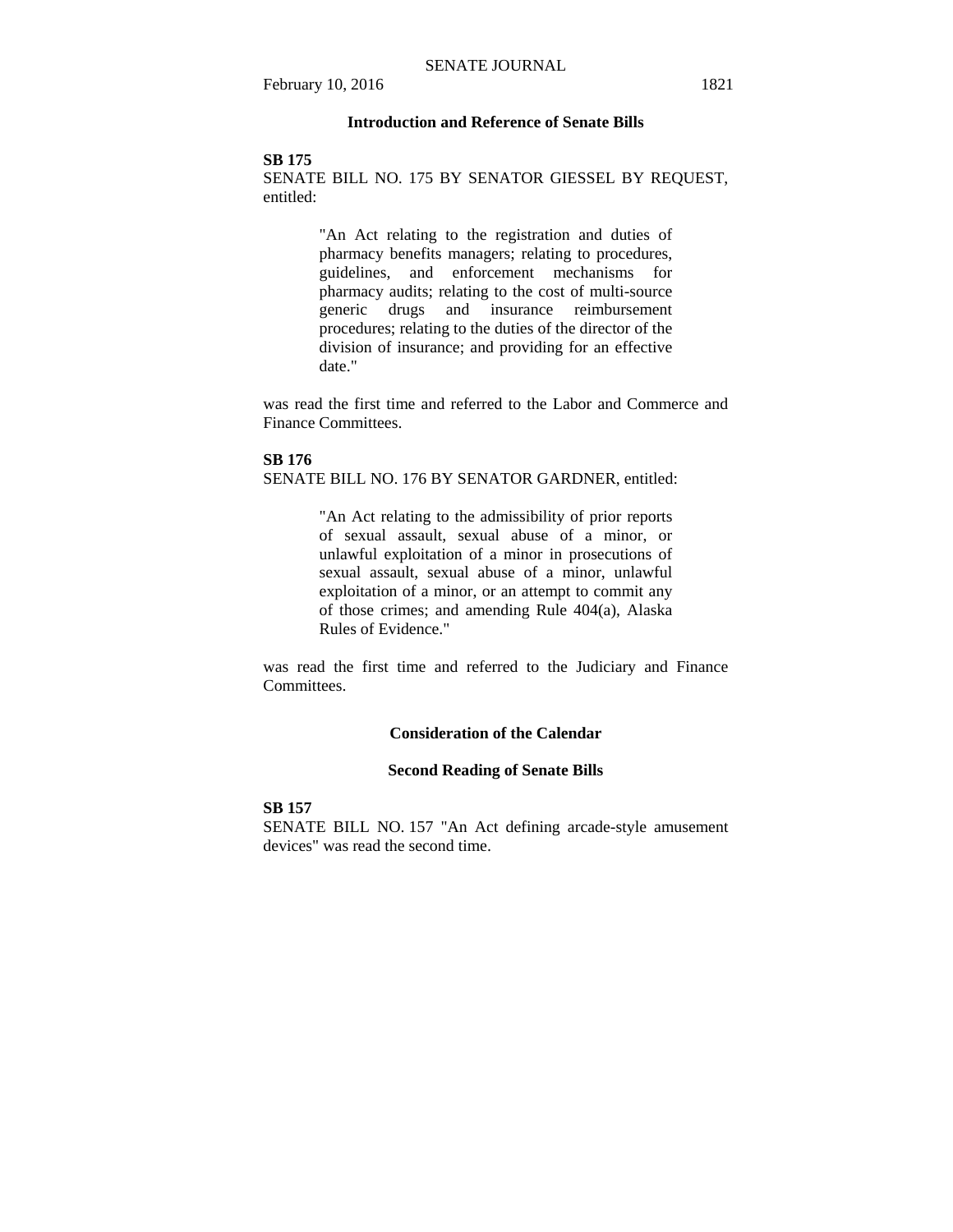Senator Coghill moved and asked unanimous consent that the bill be considered engrossed, advanced to third reading and placed on final passage. Without objection, it was so ordered.

SENATE BILL NO. 157 was read the third time.

The question being: "Shall SENATE BILL NO. 157 "An Act defining arcade-style amusement devices" pass the Senate?" The roll was taken with the following result:

SB 157 Third Reading - Final Passage

#### **YEAS: 20 NAYS: 0 EXCUSED: 0 ABSENT: 0**

Yeas: Bishop, Coghill, Costello, Dunleavy, Egan, Ellis, Gardner, Giessel, Hoffman, Huggins, Kelly, MacKinnon, McGuire, Meyer, Micciche, Olson, Stedman, Stevens, Stoltze, Wielechowski

and so, SENATE BILL NO. 157 passed the Senate and was referred to the Secretary for engrossment.

#### **Citations**

Honoring - Dimond High School Lynx 2015 Boys Swimming and Diving State Champions

Senator(s) Costello, Meyer, Bishop, Coghill, Dunleavy, Egan, Ellis, Gardner, Giessel, Hoffman, Huggins, Kelly, MacKinnon, McGuire, Micciche, Olson, Stedman, Stevens, Stoltze, Wielechowski Representative(s) Vazquez

Honoring - Dimond High School Lynx 2015 Girls Volleyball 4A State Champions

Senator(s) Costello, Meyer, Bishop, Coghill, Dunleavy, Egan, Ellis, Gardner, Giessel, Hoffman, Huggins, Kelly, MacKinnon, McGuire, Micciche, Olson, Stedman, Stevens, Stoltze, Wielechowski

Honoring - Joe Griffith Representative(s) Millett Senator(s) Costello, Meyer, Bishop, Coghill, Dunleavy, Egan, Ellis, Gardner, Giessel, Hoffman, Huggins, Kelly, MacKinnon, McGuire, Micciche, Olson, Stedman, Stevens, Stoltze, Wielechowski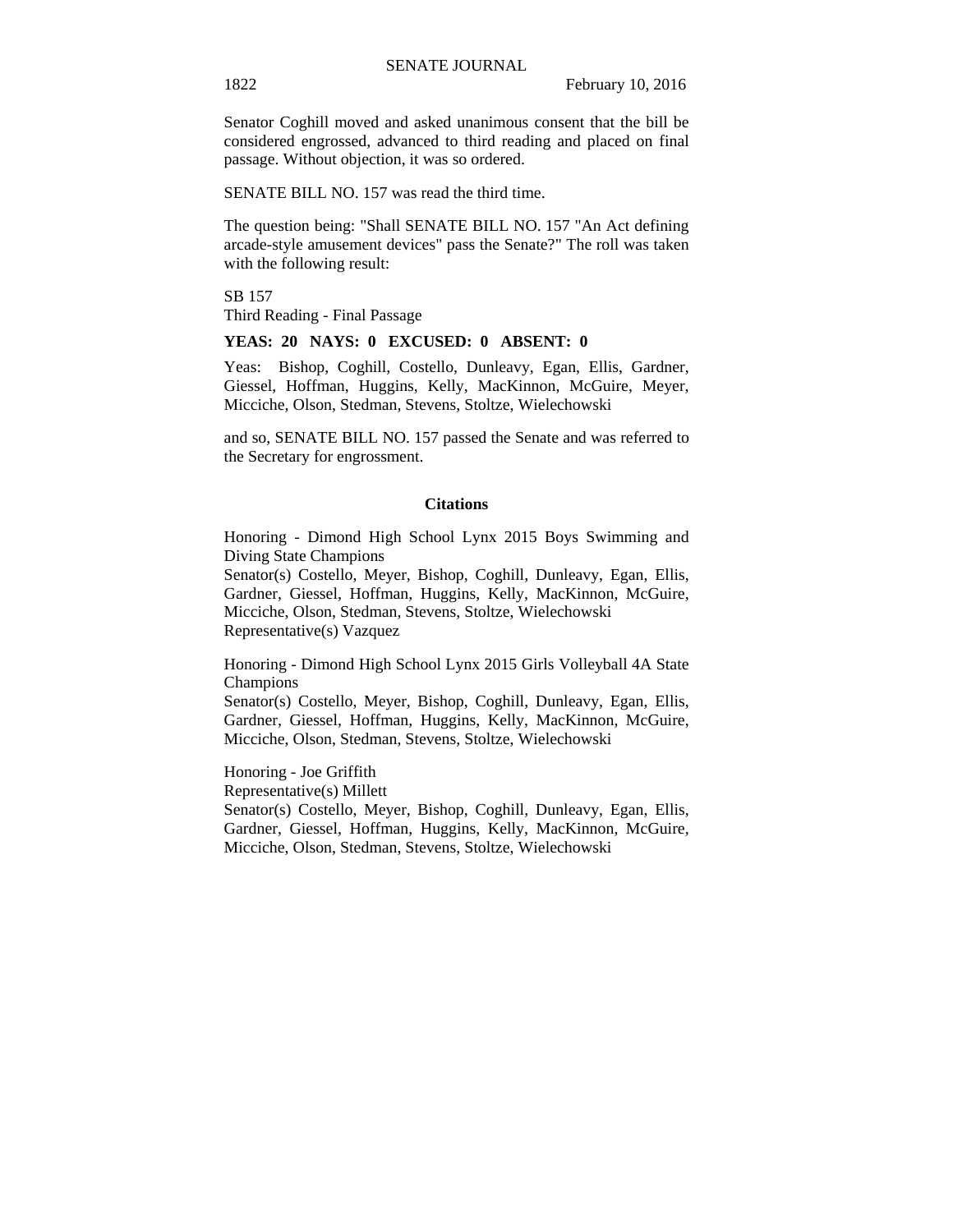February 10, 2016 1823

Senator Coghill moved and asked unanimous consent that the citations be adopted. Without objection, the citations were adopted and referred to the Secretary for transmittal.

#### **Unfinished Business**

#### **SB 84**

Senator Costello moved and asked unanimous consent to be shown as a cosponsor on SENATE BILL NO. 84 "An Act relating to language immersion charter schools; relating to teacher certification; and relating to standards-based assessments in language immersion charter schools and language immersion programs." Without objection, it was so ordered.

## **HB 115**

Senator Giessel moved and asked unanimous consent to be shown as a cross sponsor on CS FOR HOUSE BILL NO. 115(FIN) "An Act relating to the sovereignty of the state and the state's right to a credit or setoff for amounts or injuries inequitably or unlawfully caused or claimed by the federal government; requiring the United States to lift certain land orders and federal withdrawals; relating to the transfer of public land or interests in public land from the federal government to the state and to the disposal of that land or any interest in land; and providing for an effective date." Without objection, it was so ordered.

Senator MacKinnon moved and asked unanimous consent to amend a prior excusal (page 1731) in order to be excused from a call of the Senate from evening plane time, February 18 through evening plane time, February 21. Without objection, Senator MacKinnon was excused.

#### **Announcements**

Announcements are at the end of the journal.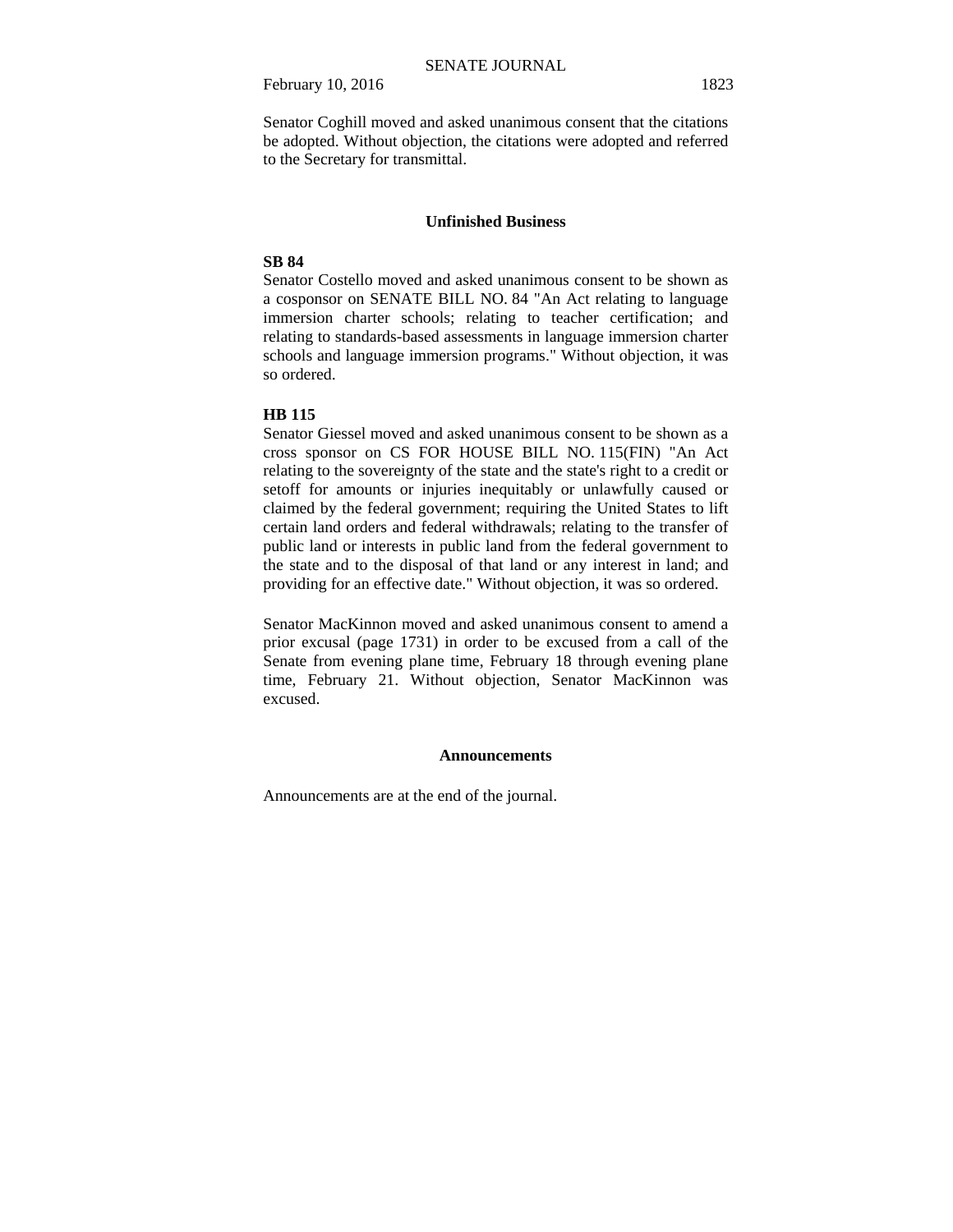## **Engrossment**

## **SB 157**

SENATE BILL NO. 157 "An Act defining arcade-style amusement devices" was engrossed, signed by the President and Secretary and transmitted to the House for consideration.

## **Adjournment**

Senator Coghill moved and asked unanimous consent that the Senate stand in adjournment until 10:00 a.m., February 12, 2016. Without objection, the Senate adjourned at 12:02 p.m.

> Liz Clark Secretary of the Senate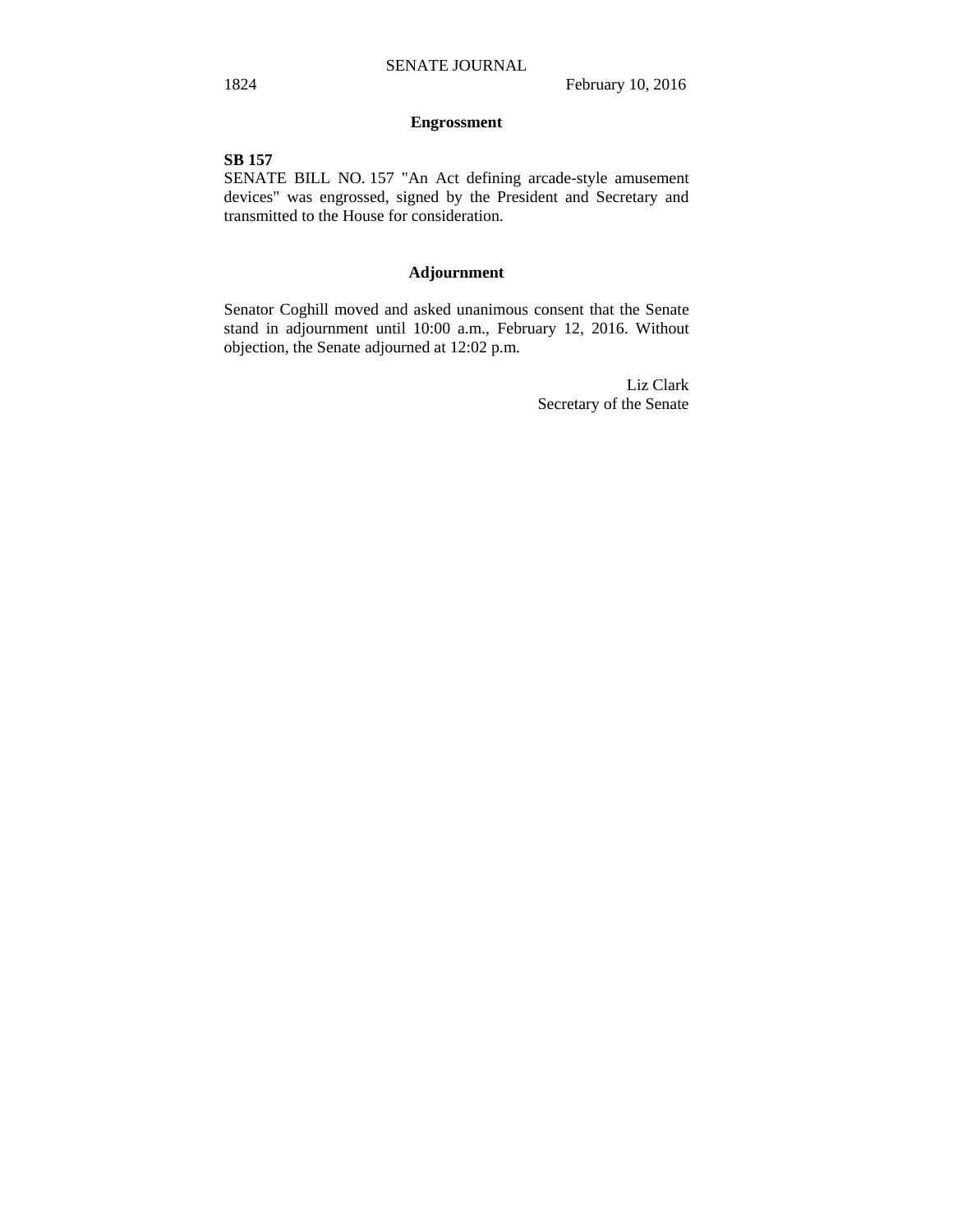## **Announcements**

Americans with Disabilities Act Notice - Persons with disabilities who require special accommodation or alternative communication formats to access committee meetings may contact the appropriate committee office or the Legislative Information Office in their community. Reasonable advance notice is needed to accommodate the request. For further information, call the ADA Coordinator at 465-3854 Voice/465-4980 TDD.

## **STANDING COMMITTEES**

 $\pm$  indicates teleconference

= indicates bill previously heard/scheduled

## **COMMUNITY & REGIONAL AFFAIRS**

| Feb 11 | Thursdav             | Beltz 105 (tsbldg) | $3:30$ PM |
|--------|----------------------|--------------------|-----------|
|        | No Meeting Scheduled |                    |           |
|        |                      |                    |           |

## **EDUCATION**

| <b>Feb 10</b> | Wednesday<br>Joint with House Education Committee<br>State Board of Education & Early Development<br>Annual Report to the Alaska Legislature<br>Chairman James Fields | <b>Capitol 106</b>   | 8:30 AM |
|---------------|-----------------------------------------------------------------------------------------------------------------------------------------------------------------------|----------------------|---------|
| <b>Feb 11</b> | <b>Thursday</b><br>No Meeting Scheduled                                                                                                                               | <b>Butrovich 205</b> | 3:30 PM |
| <b>Feb 16</b> | <b>Tuesday</b><br>No Meeting Scheduled                                                                                                                                | <b>Butrovich 205</b> | 3:30 PM |
| <b>Feb 18</b> | <b>Thursday</b><br>No Meeting Scheduled<br>-----------------------------------                                                                                        | <b>Butrovich 205</b> | 3:30 PM |

#### **FINANCE**

| Feb 10 | Wednesday            | <b>Senate Finance 532</b> | 9:00 AM |
|--------|----------------------|---------------------------|---------|
|        | No Meeting Scheduled |                           |         |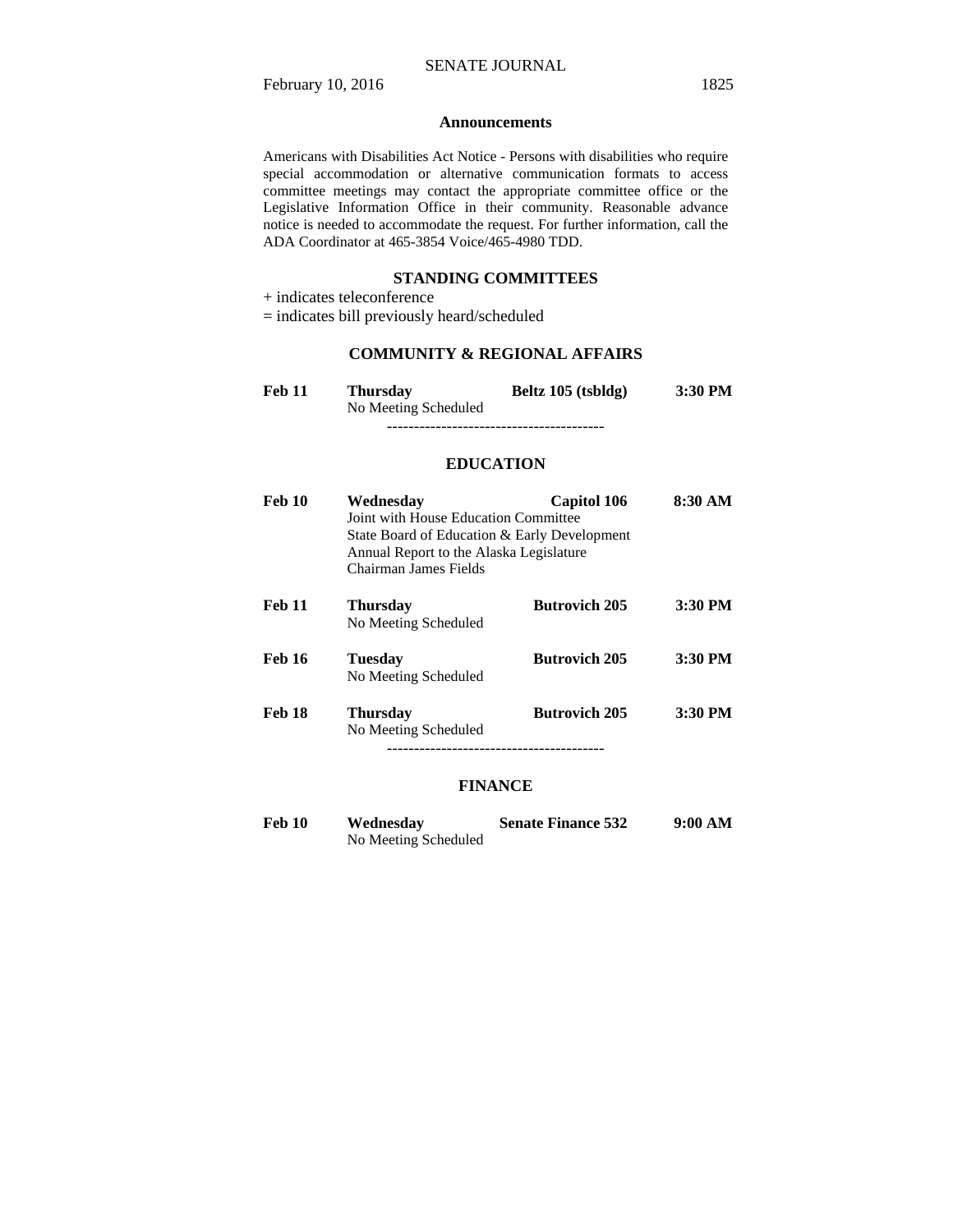## **FINANCE (continued)**

| <b>Feb 11</b> | <b>Thursday</b>                            | <b>Senate Finance 532</b>                    | 9:00 AM |
|---------------|--------------------------------------------|----------------------------------------------|---------|
|               | Pat Pitney, Director, Office of Management |                                              |         |
|               | and Budget                                 |                                              |         |
|               | $+=$ SB 138 BUDGET: CAPITAL                |                                              |         |
|               |                                            | SB 167 APPROP: SUPP/CAP/OTHER APPROPRIATIONS |         |
|               |                                            |                                              |         |
| Feb 12        | Friday                                     | <b>Senate Finance 532</b>                    | 9:00 AM |

No Meeting Scheduled

## ----------------------------------------

# **HEALTH & SOCIAL SERVICES**

| Feb 10 | Wednesday                                         | <b>Butrovich 205</b> | 1:30 PM |
|--------|---------------------------------------------------|----------------------|---------|
| $+$    | Bills Previously Heard/Scheduled:                 |                      |         |
| $=$    | SB 151 DHSS CENT. REGISTRY; LICNSE; BCKGROUND CHK |                      |         |
| --     |                                                   |                      |         |

**Feb 12 Friday Butrovich 205 1:30 PM**  + Bills Previously Heard/Scheduled ----------------------------------------

## **JUDICIARY**

| <b>Feb 10</b> | Wednesday                               | Beltz 105 (tsbldg)                              | 1:30 PM |  |  |
|---------------|-----------------------------------------|-------------------------------------------------|---------|--|--|
| $+$           |                                         | <b>Consideration of Governor's Appointments</b> |         |  |  |
|               | Board of Governors of the Alaska Bar:   |                                                 |         |  |  |
|               | Adam Trombley - Anchorage               |                                                 |         |  |  |
|               | Commission on Judicial Conduct:         |                                                 |         |  |  |
|               | Amy Gurton-Mead - Juneau                |                                                 |         |  |  |
|               | Robert Sheldon - Anchorage              |                                                 |         |  |  |
|               | Karla Taylor-Welch - Fairbanks          |                                                 |         |  |  |
|               | Alaska Judicial Council:                |                                                 |         |  |  |
|               | Loretta Bullard - Nome                  |                                                 |         |  |  |
|               | Regulatory Commission of Alaska:        |                                                 |         |  |  |
|               | Rebecca Pauli - Anchorage               |                                                 |         |  |  |
| $+$           | <b>Bills Previously Heard/Scheduled</b> |                                                 |         |  |  |
|               | -- Public Testimony --                  |                                                 |         |  |  |
| <b>Feb 12</b> | Fridav                                  | Beltz 105 (tsbldg)                              | 1:30 PM |  |  |

----------------------------------------

No Meeting Scheduled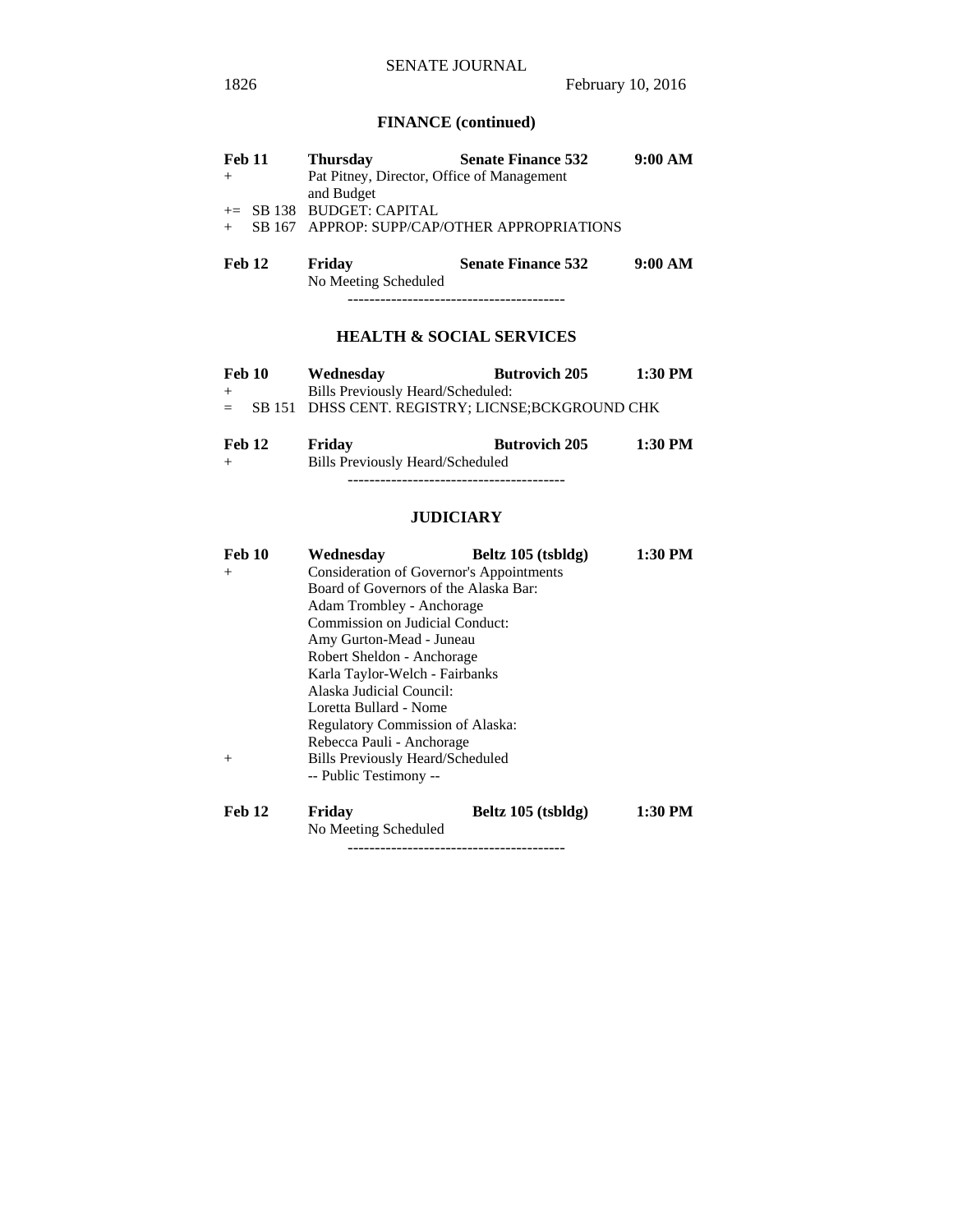# SENATE JOURNAL

# **LABOR & COMMERCE**

| <b>Feb 11</b> | Thursdav                                  | Beltz 105 (tsbldg)                             | 1:30 PM |
|---------------|-------------------------------------------|------------------------------------------------|---------|
|               | SB 126 SMALL SECURITY OFFERINGS           |                                                |         |
|               |                                           | SB 165 ALCO. BEV. CONT. BOARD; MINORS; ALCOHOL |         |
|               | Presentation: Crowdinvesting and Economic |                                                |         |
|               | Development in Alaska - Michael Shuman    |                                                |         |
|               | <b>Bills Previously Heard/Scheduled</b>   |                                                |         |
|               | -- Public Testimony --                    |                                                |         |
|               |                                           |                                                |         |

# **RESOURCES**

| Feb 10           | Wednesday                                         | <b>Butrovich 205</b>                             | 3:30 PM |
|------------------|---------------------------------------------------|--------------------------------------------------|---------|
|                  | -- Testimony <invitation only=""> --</invitation> |                                                  |         |
| $^{+}$           | Overview: State of Alaska and Endangered          |                                                  |         |
|                  | <b>Species Act Listings</b>                       |                                                  |         |
|                  |                                                   | Commissioner of Fish & Game Sam Cotten; Attorney |         |
|                  | <b>General Craig Richards</b>                     |                                                  |         |
| $^{+}$           | <b>Bills Previously Heard/Scheduled</b>           |                                                  |         |
| Feb 12           | Friday                                            | <b>Butrovich 205</b>                             | 3:30 PM |
|                  | No Meeting Scheduled                              |                                                  |         |
| <b>Feb 15</b>    | Monday                                            | <b>Butrovich 205</b>                             | 3:30 PM |
| $^{+}$           | Confirmation of Governor's Appointees:            |                                                  |         |
|                  | Board of Game, Guy Trimmingham                    |                                                  |         |
|                  | -- Public Testimony on Appointee --               |                                                  |         |
| SB 163<br>$^{+}$ |                                                   | NATL. RES. WATER NOMINATION/DESIGNATION          |         |
|                  | -- Testimony <invitation only=""> --</invitation> |                                                  |         |
| $^{+}$           | <b>Bills Previously Heard/Scheduled</b>           |                                                  |         |
| <b>Feb 17</b>    | Wednesday                                         | <b>Senate Finance 532</b>                        | 3:30 PM |
|                  | -- Location Change --                             |                                                  |         |
|                  | -- Testimony <invitation only=""> --</invitation> |                                                  |         |
| $^{+}$           |                                                   | Overview / Update on John Sturgeon Supreme Court |         |
|                  | Case: John Sturgeon, Petitioner, Department       |                                                  |         |
|                  | of Law, Safari Club International                 |                                                  |         |
| <b>Feb 19</b>    | Friday                                            | <b>Butrovich 205</b>                             | 3:30 PM |
|                  | No Meeting Scheduled                              |                                                  |         |
|                  |                                                   |                                                  |         |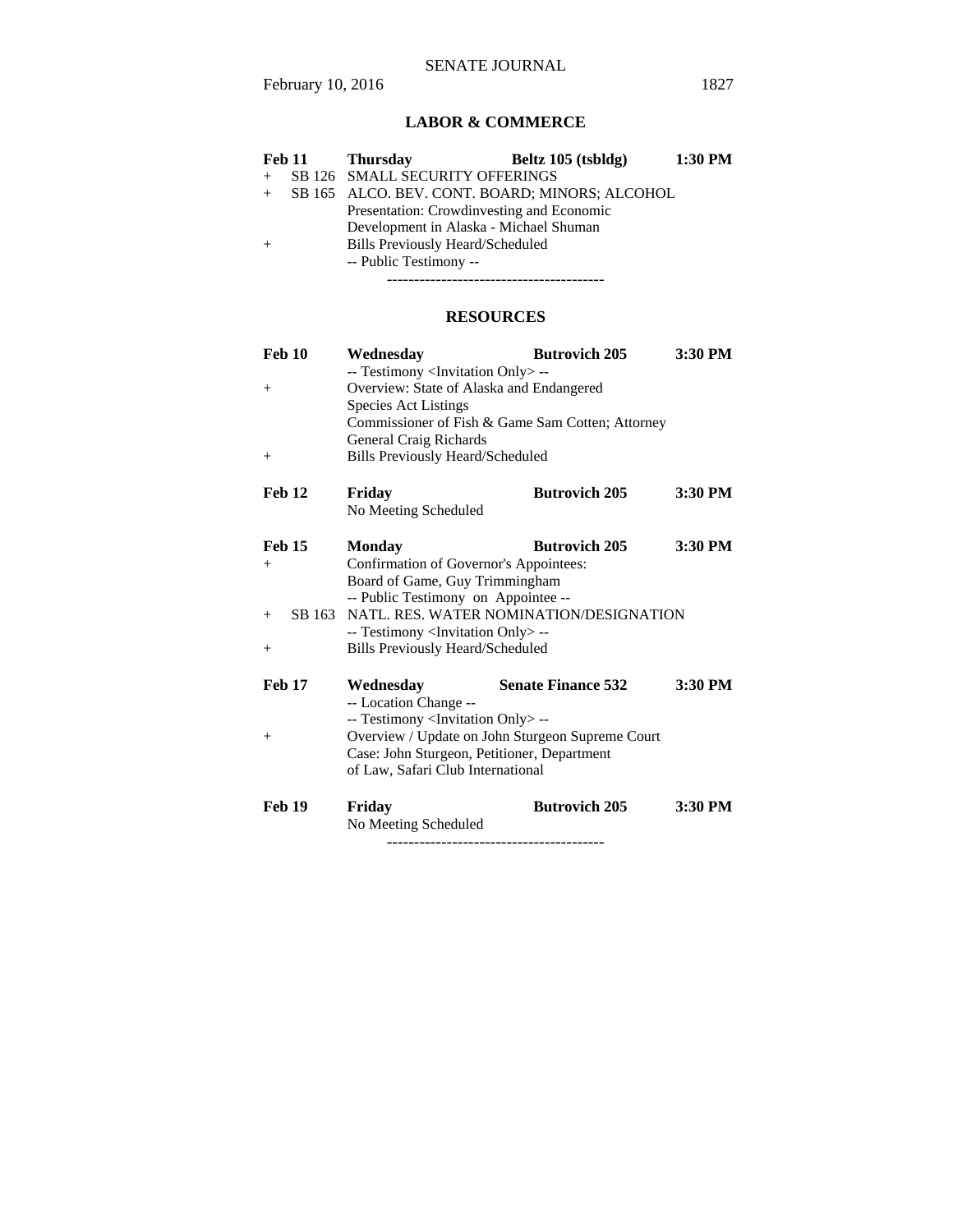# **STATE AFFAIRS**

| <b>Feb 11</b> |            | <b>Thursday</b>                                                                  | <b>Butrovich 205</b> | 9:00 AM  |
|---------------|------------|----------------------------------------------------------------------------------|----------------------|----------|
|               |            | += SB 128 PERM. FUND:DEPOSITS;DIVIDEND;EARNINGS                                  |                      |          |
|               |            | -- Testimony <invitation only=""> --</invitation>                                |                      |          |
| $^{+}$        |            | SB 127 INSURER'S USE OF CREDIT HISTORY/SCORES                                    |                      |          |
|               |            | Presentation by Sponsor                                                          |                      |          |
|               |            | -- Public Testimony --                                                           |                      |          |
| $^{+}$        |            | <b>Bills Previously Heard/Scheduled</b>                                          |                      |          |
| Feb 13        |            | <b>Saturday</b>                                                                  | <b>Butrovich 205</b> | 10:00 AM |
| $^{+}$        |            | SB 123 USE OF ELECTRONIC DEVICES WHILE DRIVING                                   |                      |          |
|               |            | Presentation by Sponsor                                                          |                      |          |
|               |            | -- Public Testimony --                                                           |                      |          |
|               |            | 10:30 am - 11:30 am                                                              |                      |          |
|               | $+=$ SB 91 | <b>OMNIBUS CRIM LAW &amp; PROCEDURE; CORRECTIONS</b>                             |                      |          |
|               |            | Presentation by Sponsor                                                          |                      |          |
|               |            | -- Invited Testimony Until 11:30 am --                                           |                      |          |
|               |            | John Skidmore, Department of Law - Criminal                                      |                      |          |
|               |            | Division                                                                         |                      |          |
|               |            | Brenda Stanfill, Interior Alaska Center for                                      |                      |          |
|               |            | Non-Violent Living                                                               |                      |          |
|               |            | Taylor Winston, Office of Victim's Rights                                        |                      |          |
|               |            | Rick Allen, Office of Public Advocacy                                            |                      |          |
|               |            | -- Public Testimony After 12:00 pm --                                            |                      |          |
|               |            | <b>Statewide Public Testimony</b><br>-- Public Testimony Limited to 2 Minutes -- |                      |          |
|               |            | Limited Number of Off-Net Phone Lines Available                                  |                      |          |
|               |            | Public Testimony can be Submitted in Writing by                                  |                      |          |
|               |            | Email: senate.state.affairs@akleg.gov                                            |                      |          |
|               |            | or by Fax: 907-465-4928                                                          |                      |          |
| $^{+}$        |            | Bills Previously Heard/Scheduled                                                 |                      |          |
|               |            |                                                                                  |                      |          |

# **TRANSPORTATION**

| <b>Feb 11</b> | <b>Thursday</b>                                   | <b>Butrovich 205</b> | 1:30 PM |
|---------------|---------------------------------------------------|----------------------|---------|
|               | -- Please Note Time Change --                     |                      |         |
| $+$           | Bills Previously Heard/Scheduled:                 |                      |         |
|               | += SB 132 ELECTRONIC TAX RETURNS & MOTOR FUEL TAX |                      |         |

----------------------------------------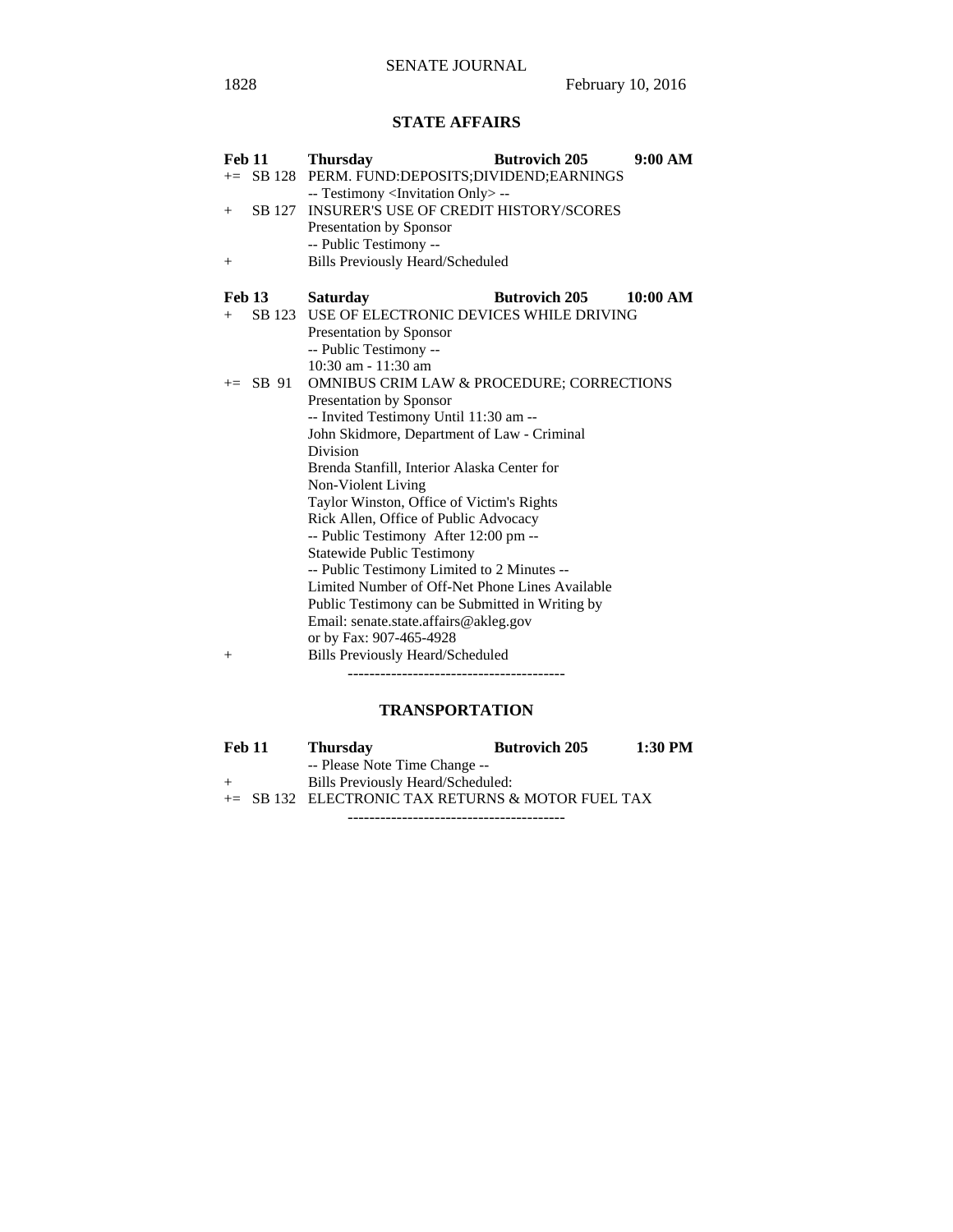# **FINANCE SUBCOMMITTEES**

# **CORRECTIONS**

| <b>Feb 18</b> | <b>Thursday</b><br>-- MEETING CANCELED --<br>Changes and Revisions                              | Beltz 105 (tsbldg)                                               | 5:00 PM  |
|---------------|-------------------------------------------------------------------------------------------------|------------------------------------------------------------------|----------|
| Mar 01        | <b>Tuesday</b><br>-- MEETING CANCELED --<br><b>Final Closeout</b>                               | Beltz 105 (tsbldg)<br>------------------------------------       | 5:00 PM  |
|               |                                                                                                 | <b>HEALTH &amp; SOCIAL SERVICES</b>                              |          |
| <b>Feb 12</b> | Friday<br>Division of Juvenile Justice<br>Division of Behavioral Health<br>Alaska Pioneer Homes | <b>Butrovich 205</b><br>Department of Health and Social Services | 11:00 AM |
|               |                                                                                                 | <b>LABOR &amp; WORKFORCE DEVELOPMENT</b>                         |          |
| <b>Feb 16</b> | <b>Tuesday</b><br>MEETING CANCELED                                                              | Beltz 105 (tsbldg)                                               | 5:00 PM  |

|        | -- MEETING CANCELED --<br>Changes and Revisions                    |                    |         |  |
|--------|--------------------------------------------------------------------|--------------------|---------|--|
| Feb 25 | <b>Thursday</b><br>-- MEETING CANCELED --<br><b>Final Closeout</b> | Beltz 105 (tsbldg) | 5:00 PM |  |

----------------------------------------

# **MEDICAID REFORM**

| <b>Feb 10</b> | Wednesday                                 | <b>Senate Finance 532</b>                     | 9:00 AM |
|---------------|-------------------------------------------|-----------------------------------------------|---------|
| $^{+}$        |                                           | SB 74 MEDICAID REFORM/PFD/HSAS/ER USE/STUDIES |         |
| $+$           | SB 78 MEDICAL ASSISTANCE COVERAGE: REFORM |                                               |         |
|               |                                           | Topic: Managed Care & Accountable Care        |         |
|               | Organizations, Payment Reform             |                                               |         |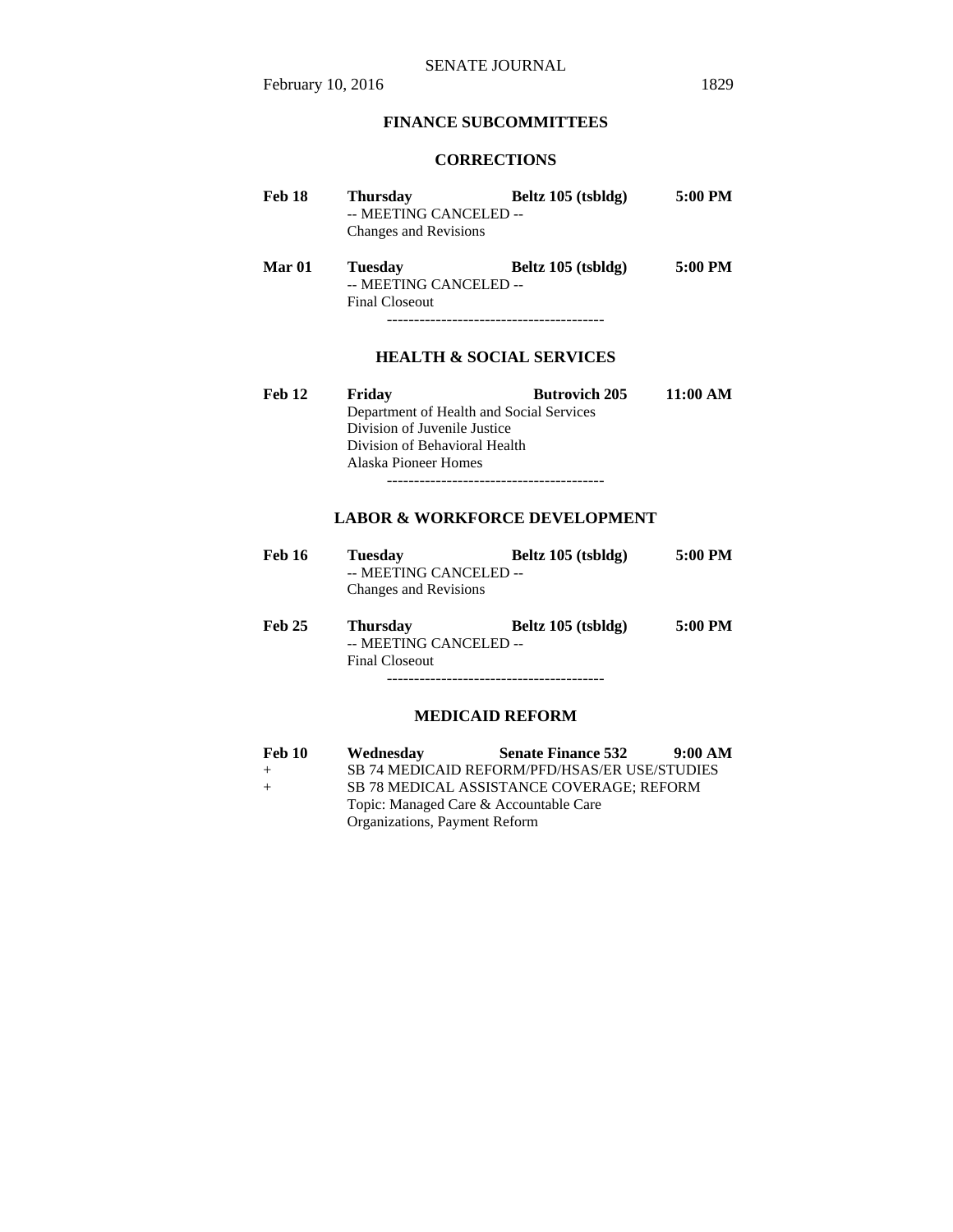## **MEDICAID REFORM (continued)**

| Feb 10<br>$^{+}$<br>$+$        | Wednesday<br>Topic: Federal Overview: Policies and Waivers | <b>Senate Finance 532</b><br><b>SB 74 MEDICAID REFORM/PFD/HSAS/ER USE/STUDIES</b><br><b>SB 78 MEDICAL ASSISTANCE COVERAGE; REFORM</b>                                                            | $1:30$ PM |
|--------------------------------|------------------------------------------------------------|--------------------------------------------------------------------------------------------------------------------------------------------------------------------------------------------------|-----------|
| Feb 12<br>$+$<br>$^{+}$        | Friday                                                     | 9:00 AM<br><b>Senate Finance 532</b><br><b>SB 74 MEDICAID REFORM/PFD/HSAS/ER USE/STUDIES</b><br><b>SB 78 MEDICAL ASSISTANCE COVERAGE; REFORM</b><br>Topic: Telemedicine and Assistive Technology |           |
| <b>Feb 12</b><br>$^{+}$<br>$+$ | Friday<br>Topic: Behavioral Health                         | <b>Senate Finance 532</b><br><b>SB 74 MEDICAID REFORM/PFD/HSAS/ER USE/STUDIES</b><br><b>SB 78 MEDICAL ASSISTANCE COVERAGE; REFORM</b>                                                            | 1:30 PM   |

## **NATURAL RESOURCES**

| <b>Feb 11</b> | Thursdav               | Beltz 105 (tsbldg) | 5:00 PM |
|---------------|------------------------|--------------------|---------|
|               | -- MEETING CANCELED -- |                    |         |
|               | Changes and Revisions  |                    |         |

**Feb 23 Tuesday Beltz 105 (tsbldg) 5:00 PM**  -- MEETING CANCELED -- Final Closeout ----------------------------------------

## **TRANSPORTATION & PUBLIC FACILITIES**

| <b>Feb 11</b> | <b>Thursday</b>                                  | <b>Butrovich 205</b>  | 11:00 AM |
|---------------|--------------------------------------------------|-----------------------|----------|
|               | -- Location Change --                            |                       |          |
|               | Department of Transportation & Public Facilities |                       |          |
|               | Highways & Airports Maintenance & Operations     |                       |          |
| Feb 18        | <b>Thursday</b>                                  | <b>Fahrenkamp 203</b> | 11:00 AM |
|               | Department of Transportation & Public Facilities |                       |          |

Alaska Marine Highway System

----------------------------------------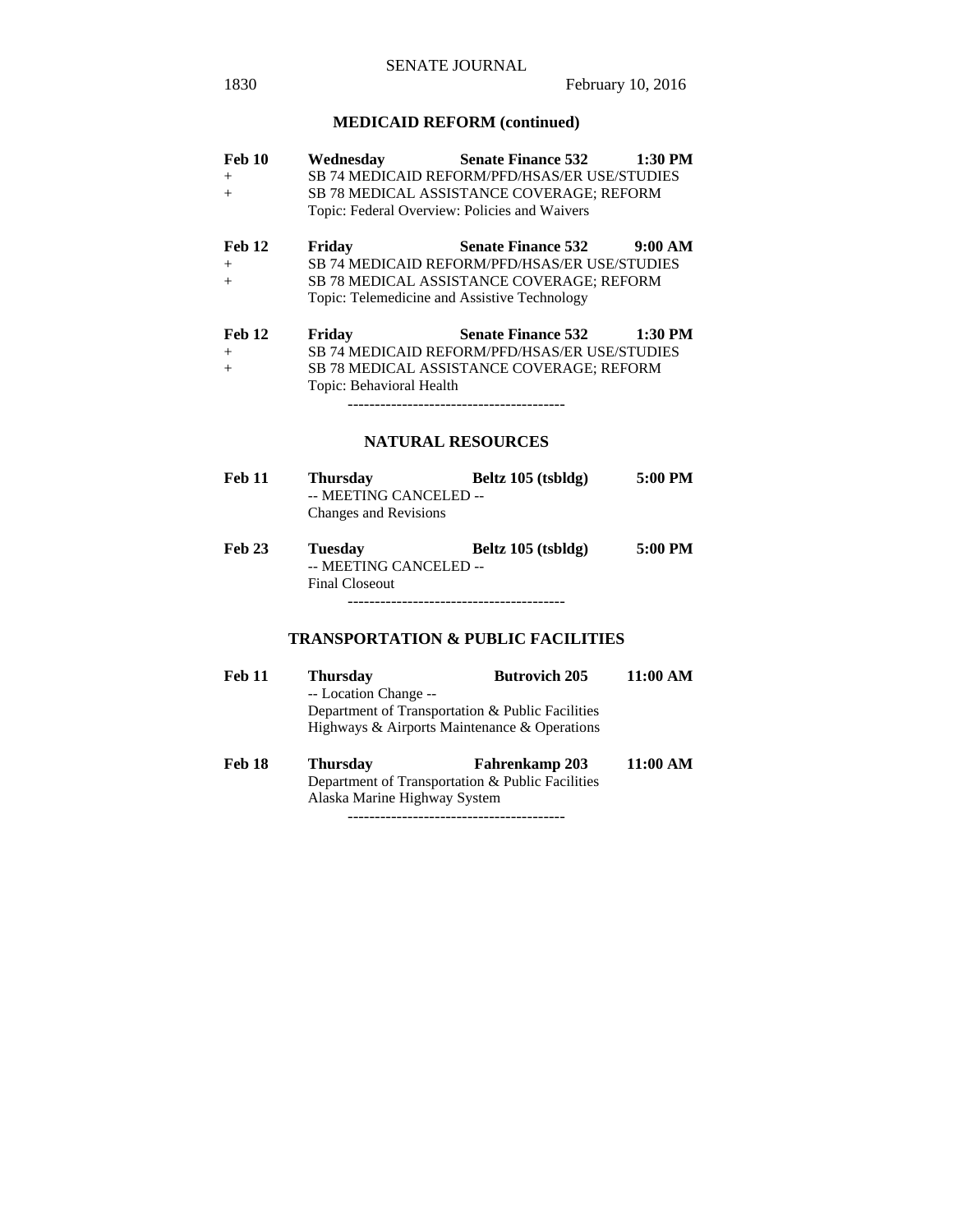## **JOINT COMMITTEES**

## **LEGISLATIVE BUDGET & AUDIT**

**Feb 11 Thursday House Finance 519 11:15 AM**  -- Testimony <Invitation Only> -- Executive Session - Procurement Oil and Gas Consultants Other Committee Business ----------------------------------------

## **LEGISLATIVE COUNCIL**

| <b>Feb 11</b> | <b>Thursday</b>                       | <b>Senate Finance 532</b> | 5:00 PM |  |
|---------------|---------------------------------------|---------------------------|---------|--|
|               | Legislative Council                   |                           |         |  |
|               | Agenda:                               |                           |         |  |
|               | <b>Ratification of Charity Events</b> |                           |         |  |
|               | <b>Other Committee Business</b>       |                           |         |  |
|               |                                       |                           |         |  |

## **OTHER MEETINGS**

## **JOINT SESSION**

| Feb 10<br>$^{+}$        | Wednesday<br>Craig Stowers, Chief Justice                                    | <b>House Chamber</b><br>State of the Judiciary Address by the Honorable | 11:00 AM |
|-------------------------|------------------------------------------------------------------------------|-------------------------------------------------------------------------|----------|
| <b>Feb 17</b><br>$^{+}$ | Wednesday<br>Annual Address by the Honorable<br>Lisa Murkowski, U.S. Senator | <b>House Chamber</b>                                                    | 11:00 AM |
| <b>Feb 29</b><br>$+$    | Monday<br>Annual Address by the Honorable<br>Dan Sullivan, U.S. Senator      | <b>House Chamber</b>                                                    | 11:00 AM |